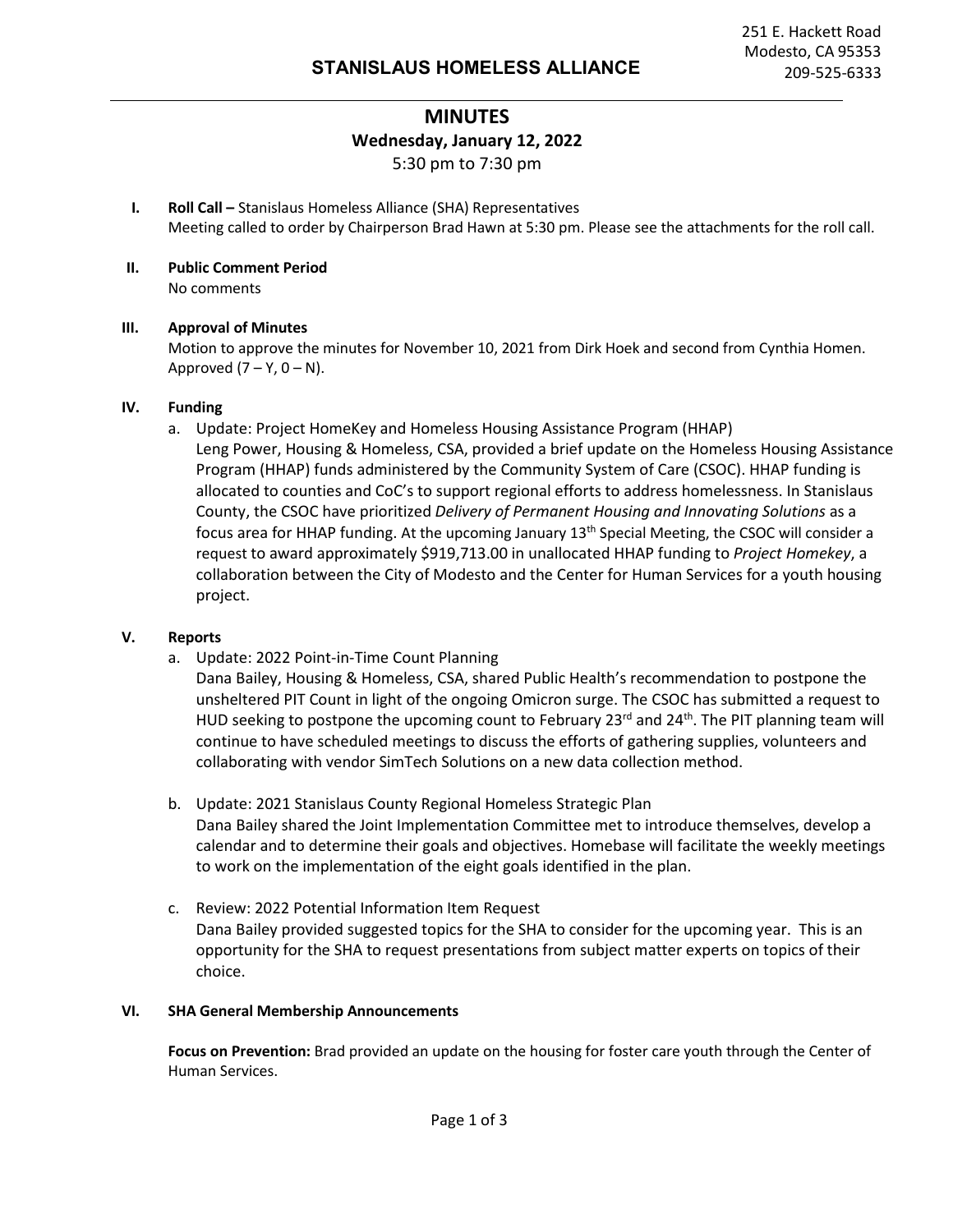## **STANISLAUS HOMELESS ALLIANCE** 209-525-6333

**CSOC:** Jason Conway announced there is a CSOC Special Meeting tomorrow to take action on a HHAP funding. Additionally, there is a regular CSOC Meeting on January 20<sup>th</sup>. This year they are focusing on their amended bylaws and CSOC Executive Committee.

**Oakdale:** No Update

**Modesto:** Sue Zwahlen provided an update on the Camp2Home statistics report. The Project on 1208 9th Street will include 14 units for supporting housing for transitional aged youth, ages 18-25. There will be 9 studios and 5 1-bedroom apartments. The deadline to submit funding applications is January  $31<sup>st</sup>$ .

**Regional Housing Authority:** Dirk Hoek will introduce new SHA member next month.

**Riverbank:** Darlene Barber-Martinez shared they are experiencing difficulties due to COVID and backlog in construction for their housing project. CSA continues to provide mental health and other services to customers.

**Patterson:** Cynthia Homen provided an update on Naomi's House. The community gathered together to assist a new mother and her baby with donations as well as providing financial assistance for college to another individual.

#### **Stanislaus County:** No Update

James Casey, City of Ceres, introduced himself as the newly appointed SHA Representative.

**VII. Adjournment** 

Meeting adjourned at 6:10 pm.

### **Regular Meeting: Wednesday, March 9, 2022 from 5:30 pm to 7:30 pm Location: TBD**

#### **Parking Lot - Future Action/Discussion/Informational Items**

- Kansas House
- CARE 2.0